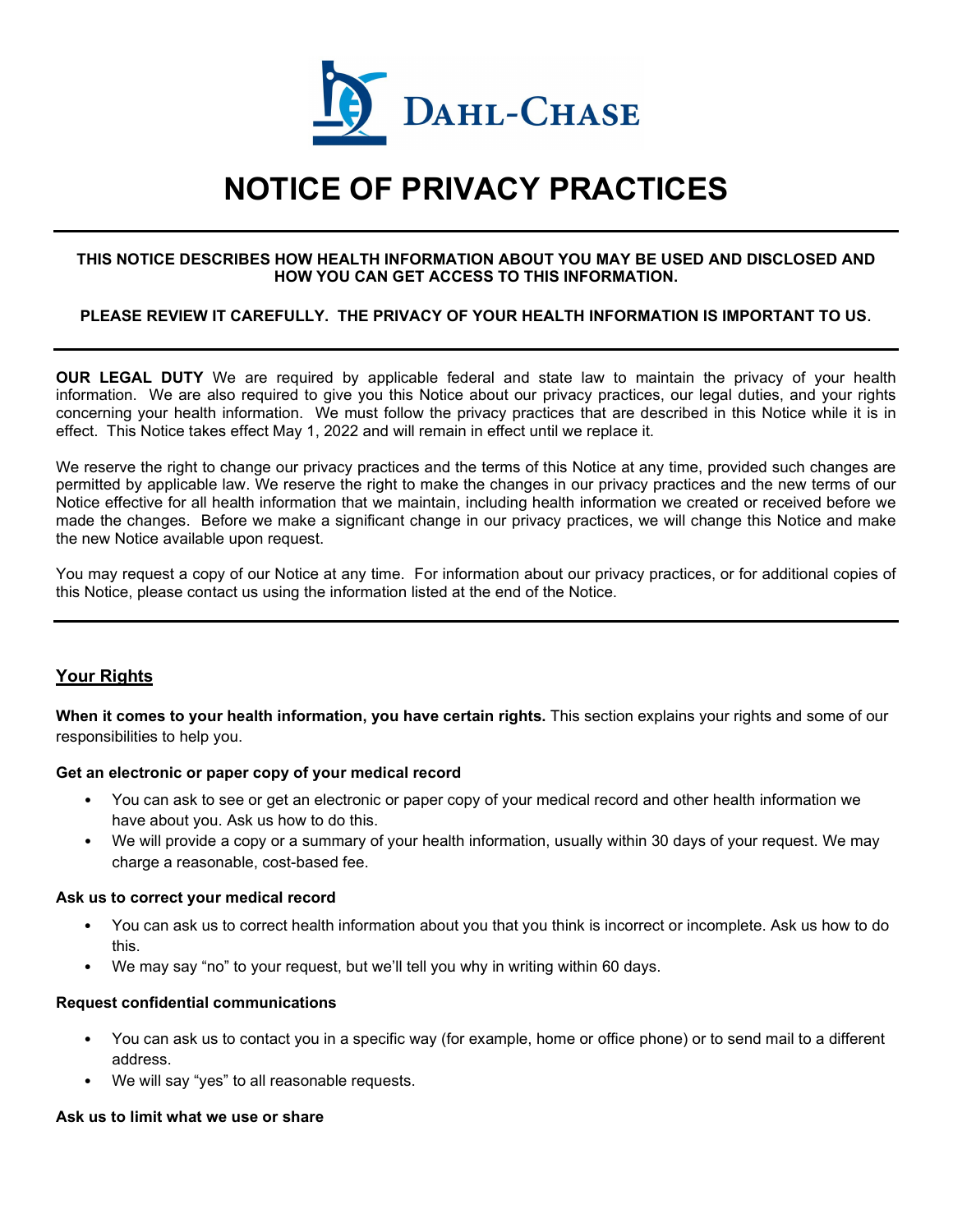- You can ask us not to use or share certain health information for treatment, payment, or our operations. We are not required to agree to your request, and we may say "no" if it would affect your care.
- If you pay for a service or health care item out-of-pocket in full, you can ask us not to share that information for the purpose of payment or our operations with your health insurer. We will say "yes" unless a law requires us to share that information.

# **Get a list of those with whom we've shared information**

- You can ask for a list (accounting) of the times we've shared your health information for six years prior to the date you ask, who we shared it with, and why.
- We will include all the disclosures except for those about treatment, payment, and health care operations, and certain other disclosures (such as any you asked us to make). We'll provide one accounting a year for free but will charge a reasonable, cost-based fee if you ask for another one within 12 months.

# **Get a copy of this privacy notice**

You can ask for a paper copy of this notice at any time, even if you have agreed to receive the notice electronically. We will provide you with a paper copy promptly.

# **Choose someone to act for you**

- If you have given someone medical power of attorney or if someone is your legal guardian, that person can exercise your rights and make choices about your health information.
- We will make sure the person has this authority and can act for you before we take any action.

# **File a complaint if you feel your rights are violated**

- You can complain if you feel we have violated your rights by contacting us using the information on page 4.
- You can file a complaint with the U.S. Department of Health and Human Services Office for Civil Rights by sending a letter to 200 Independence Avenue, S.W., Washington, D.C. 20201, calling 1-877-696-6775, or visiting **[www.hhs.gov/ocr/privacy/hipaa/complaints/.](http://www.hhs.gov/ocr/privacy/hipaa/complaints/)**
- We will not retaliate against you for filing a complaint.

# **Your Choices**

**For certain health information, you can tell us your choices about what we share.** If you have a clear preference for how we share your information in the situations described below, talk to us. Tell us what you want us to do, and we will follow your instructions.

In these cases, you have both the right and choice to tell us to:

- Share information with your family, close friends, or others involved in your care
- Share information in a disaster relief situation
- Include your information in a hospital directory

*If you are not able to tell us your preference, for example if you are unconscious, we may go ahead and share your*  information if we believe it is in your best interest. We may also share your information when needed to lessen a *serious and imminent threat to health or safety.*

In these cases we never share your information unless you give us written permission:

- Marketing purposes
- Sale of your information
- Most sharing of psychotherapy notes

In the case of fundraising: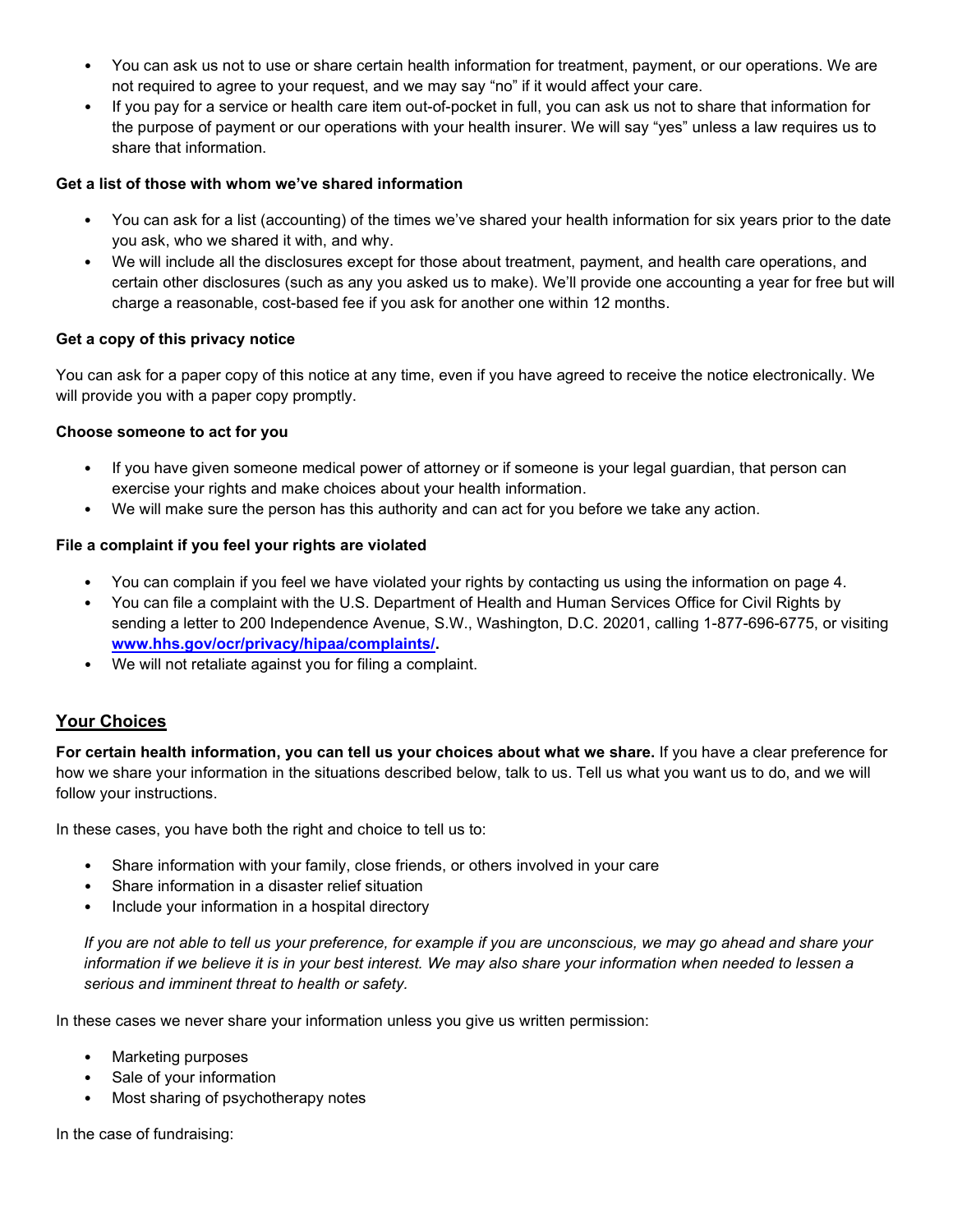• We may contact you for fundraising efforts, but you can tell us not to contact you again.

## **Our Uses and Disclosures**

# **How do we typically use or share your health information?**

We typically use or share your health information in the following ways.

#### **Treat you**

We can use your health information and share it with other professionals who are treating you.

*Example: A doctor treating you for an injury asks another doctor about your overall health condition.*

#### **Run our organization**

We can use and share your health information to run our practice, improve your care, and contact you when necessary.

*Example: We use health information about you to manage your treatment and services.* 

#### **Bill for your services**

We can use and share your health information to bill and get payment from health plans or other entities.

*Example: We give information about you to your health insurance plan so it will pay for your services.* 

## **How else can we use or share your health information?**

We are allowed or required to share your information in other ways – usually in ways that contribute to the public good, such as public health and research. We have to meet many conditions in the law before we can share your information for these purposes. For more information see: [www.hhs.gov/ocr/privacy/hipaa/understanding/consumers/index.html](http://www.hhs.gov/ocr/privacy/hipaa/understanding/consumers/index.html)**.** 

#### **Help with public health and safety issues**

We can share health information about you for certain situations such as:

- Preventing disease
- Helping with product recalls
- Reporting adverse reactions to medications
- Reporting suspected abuse, neglect, or domestic violence
- Preventing or reducing a serious threat to anyone's health or safety

#### **Do research**

We can use or share your information for health research.

#### **Comply with the law**

We will share information about you if state or federal laws require it, including with the Department of Health and Human Services if it wants to see that we're complying with federal privacy law.

#### **Respond to organ and tissue donation requests**

We can share health information about you with organ procurement organizations.

#### **Work with a medical examiner or funeral director**

We can share health information with a coroner, medical examiner, or funeral director when an individual dies.